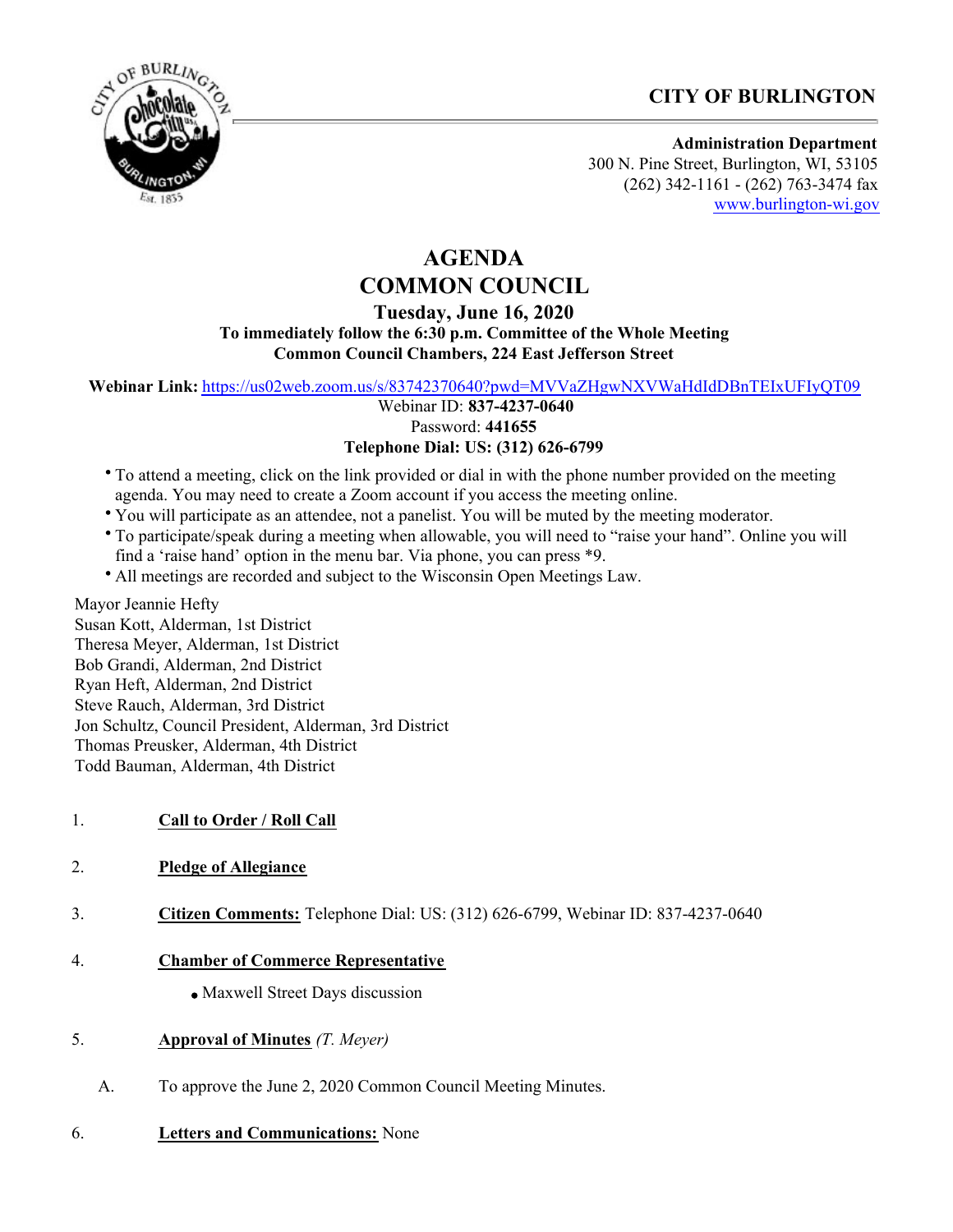#### 7. **Reports by Aldermanic Representatives and Department Heads**

- 8. **Reports** *(B. Grandi)*
	- A. To approve Reports 1-3 as submitted.

## 9. **Payment of Prepaids and Vouchers** *(R. Heft)*

A. To approve the Prepaids and Vouchers list for bills accrued through June 16, 2020.

| Total Prepaid:              | \$480,164.23             |
|-----------------------------|--------------------------|
| Total Vouchers:             | $\frac{1}{2}$ 241,379.60 |
| Total EFT                   | 48,333.33                |
| Total Tuition Reimbursement | 2,461.00                 |
| <b>Scrand Total:</b>        | \$772,338.16             |

### 10. **Licenses** *(S. Rauch)*

A. To approve Liquor License Renewal Applications as presented.

## 11. **Special Events** *(J. Schultz)*

A. To approve a Special Event Permit Application as submitted.

## 12. **Appointments and Nominations:** None

- 13. **PUBLIC HEARINGS:** *(T. Preusker)*
	- A. To hear comments and concerns regarding a rezone request for property located at 965 S. Pine Street.

# 14. **RESOLUTIONS:**

- A. **Resolution 5016(12)** To approve the 2019 Compliance Maintenance Annual Report (CMAR) for the Burlington Wastewater Utility. *(T. Bauman)*
- B. **Resolution 5017(13)** To approve the Award of Bids for the 2020 Street Improvement Program to Wanasek Corp. *(S. Kott)*
- C. **Resolution 5018(14)** To approve the Repair/Replacement of the Roof on the Burlington Airport Hangar Building at 703 Airport Road with Josh Martin Roofing, Inc. in the amount of \$74,660. *(T. Meyer)*
- 15. **ORDINANCES:** None
- 16. **MOTIONS:** None